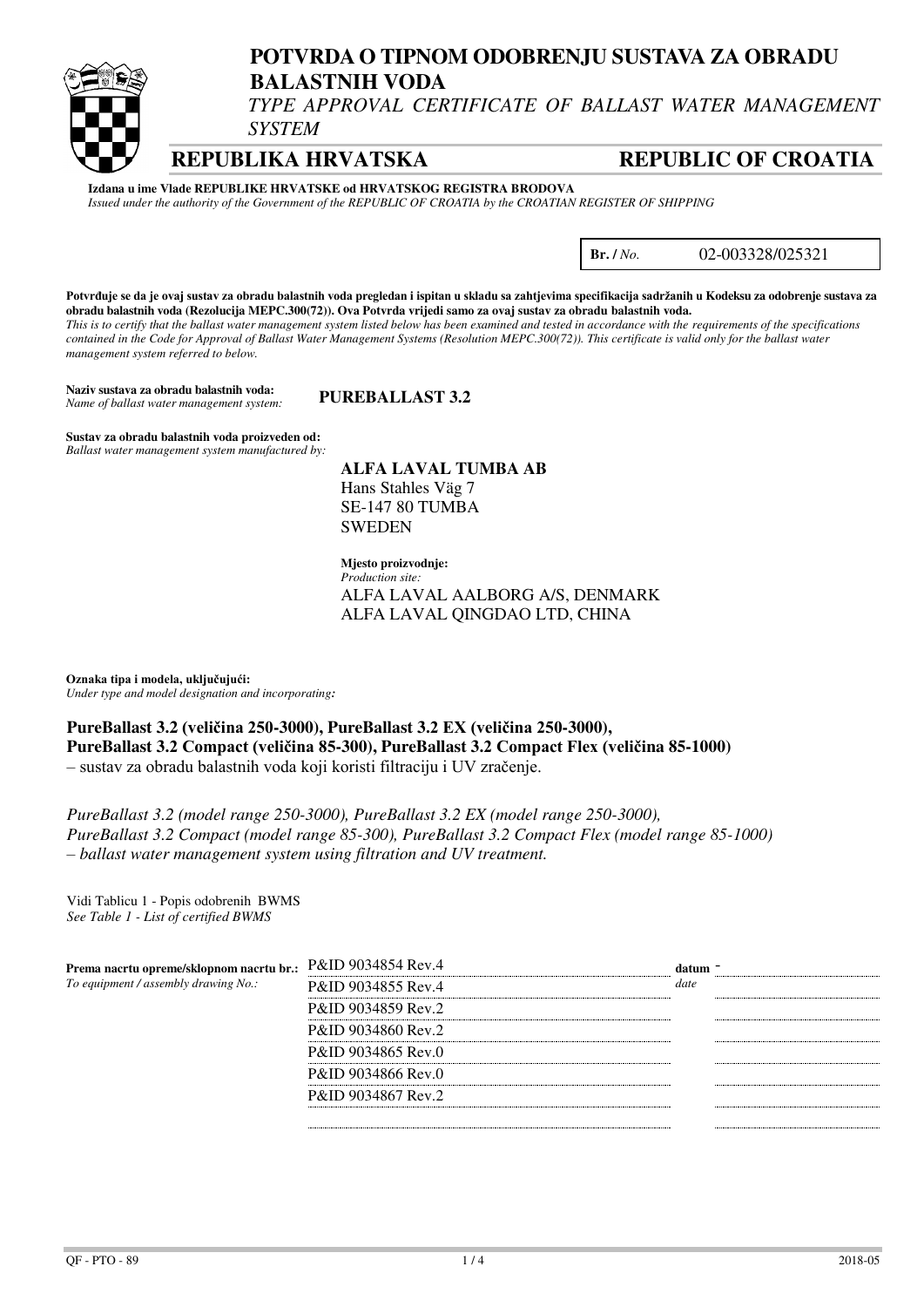#### **Ostala oprema proizvedena od-:**  *Other equipment manufactured by-:*

**Filter** 

Proizvođač/*Manufacturer:* Filtrex S.r.l. Tip/*Type:* ACB-serija/*series* Kapacitet/*Capacity:* 85 do/*to* 3000 m<sup>3</sup> /h Veličina mrežice/*Mesh size*: 20 um Proračunski tlak/*Design pressure:* 10 bar Najveća radna temperatura/*Maximum working temperature:* 55C

 $\overline{a}$ 

**UV-reaktor/***UV-reactor module*

Proizvođač/*Manufacturer:* ALFA LAVAL Veličina/*Size:* 170; 300; 600; 1000; 1500 300Ex; 600Ex; 1000Ex; 1500Ex Najveći potvrđeni protok/*Maximum certified flow:* /h; 300 m<sup>3</sup>/h; 600 m<sup>3</sup>/h; 1000 m<sup>3</sup>/h; 1500 m<sup>3</sup>/h Proračunski tlak/*Design pressure:* 6 bar; 9 bar; 10 bar - ovisno o veličini/ *depending on size*

**datum**  $\frac{d}{dt}$ 

**Prema nacrtu opreme/sklopnom nacrtu br.:**  To equipment / assembly drawing No.:

**Nazivni kapacitet obrade:** 85 - 3000 **<sup>m</sup>**  $m^3/h$  $Treatment\ rated\ capacity:$ 

**Ova Potvrda o tipnom odobrenju izdana je na osnovu odobrenja od norveških pomorskih vlasti, Potvrda br.: TAP000018Z, Rev.5.**  *This Type Approval Certificate is issued based on approval by Norwegian Maritime Authority, Certificate No.: TAP000018Z, Rev.5.*

**Kopija ove Potvrde o tipnom odobrenju mora se nalaziti na brodu opremljenom ovim sustavom za obradu balastnih voda, za pregled na brodu. Ako je Potvrda o tipnom odobrenju izdana na osnovu odobrenja od druge Uprave, potrebno je navesti tu Potvrdu o tipnom odobrenju.**  *A copy of this Type Approval Certificate shall be carried onboard a ship fitted with this ballast water management system, for inspection onboard the ship. If the Type Approval Certificate is issued based on approval by another Administration, reference to that Type Approval Certificate shall be made.*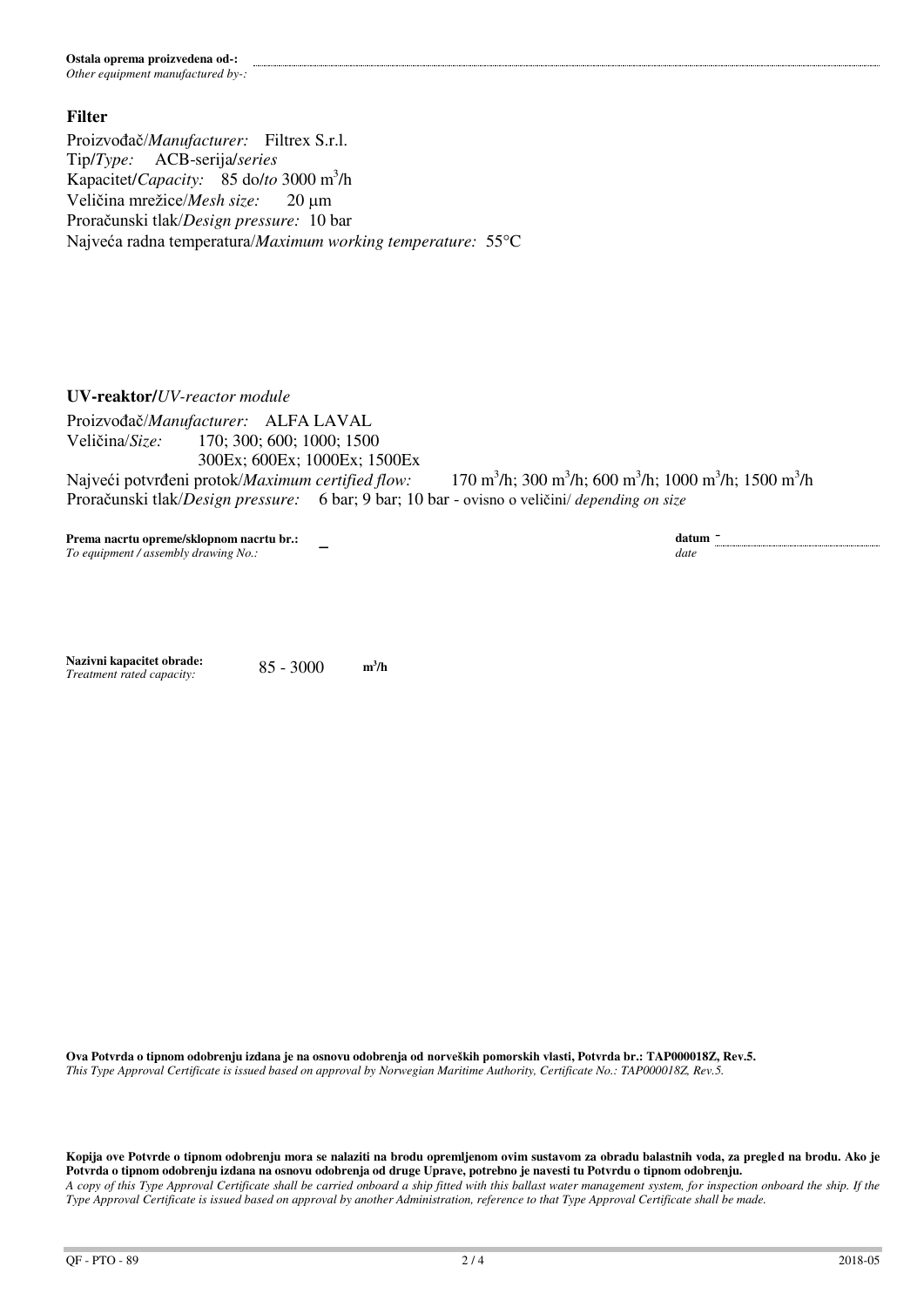| Model     | <b>Nazivni</b><br>kapacitet<br>obrade-usis<br><b>Treatment</b><br>rated capacity-<br>uptake $(m^3/h)$ | <b>Nazivni</b><br>kapacitet<br>obrade-<br>iskrcaj<br><b>Treatment</b><br>rated capacity-<br>discharge<br>$(m^3/h)$ | <b>Filter model</b><br><b>FILTREX</b> | Veličina UV-reaktora/<br>UV-reactor size | PureBallast oznaka tipa<br>PureBallast type<br>designation |
|-----------|-------------------------------------------------------------------------------------------------------|--------------------------------------------------------------------------------------------------------------------|---------------------------------------|------------------------------------------|------------------------------------------------------------|
| 85        | 85                                                                                                    | 85                                                                                                                 | ACB-906-100                           | 1x 170                                   | Compact HP                                                 |
| 85        | 85                                                                                                    | 170                                                                                                                | ACB-906-100                           | 1x 170                                   | Compact, Compact Flex                                      |
| 135       | 135                                                                                                   | 170                                                                                                                | ACB-910-150                           | 1x 170                                   | Compact, Compact Flex                                      |
| 150       | 150                                                                                                   | 150                                                                                                                | ACB-935-200                           | 1x 300                                   | Compact HP                                                 |
| 170       | 170                                                                                                   | 170                                                                                                                | ACB-915-150                           | 1x170                                    | Compact, Compact Flex                                      |
| 250       | 250                                                                                                   | 300                                                                                                                | ACB-935-200                           | 1x300                                    | Compact, Compact Flex,<br>Std., EX                         |
|           |                                                                                                       |                                                                                                                    |                                       | 1x 600                                   | Std. HP, EX HP                                             |
| 300       | 300                                                                                                   | 300                                                                                                                | ACB-945-200                           | 1x300                                    | Compact, Compact Flex,<br>Std., EX                         |
|           |                                                                                                       |                                                                                                                    |                                       | 1x 600                                   | Std. HP, EX HP                                             |
| 300/600   |                                                                                                       | 600                                                                                                                |                                       | $1x$ 600                                 | Std., EX                                                   |
| 500       | 500                                                                                                   | 600                                                                                                                | ACB-955-250                           | $1x$ 600                                 | Compact Flex, Std., EX                                     |
|           |                                                                                                       | 500                                                                                                                |                                       | 1x 1000                                  | Std. HP, EX HP                                             |
| 500/1000  |                                                                                                       | 1000                                                                                                               |                                       | 1x 1000                                  |                                                            |
|           |                                                                                                       |                                                                                                                    |                                       | $1x$ 600                                 | Std., EX<br>Compact Flex, Std., EX                         |
| 600       | 600                                                                                                   | 600                                                                                                                | ACB-985-300                           | 2x 600                                   | Std. HP, EX HP                                             |
| 750       |                                                                                                       | 1000                                                                                                               |                                       | 1x 1000                                  | Compact Flex, Std., EX                                     |
|           | 750                                                                                                   | 750                                                                                                                | ACB-985-300                           | 1x 1500                                  | Std. HP, EX HP                                             |
| 750/1500  |                                                                                                       | 1500                                                                                                               |                                       | 1x 1500                                  | Std., EX                                                   |
| 1000      |                                                                                                       | 1000                                                                                                               |                                       | 1x 1000                                  | Compact Flex, Std., EX                                     |
|           | 1000                                                                                                  |                                                                                                                    | ACB-999-350                           | 2x 1000                                  | Std. HP, EX HP                                             |
| 1000/2000 |                                                                                                       | 2000                                                                                                               |                                       | 2x 1000                                  | Std., EX                                                   |
| 1200      | 1200                                                                                                  | 1200                                                                                                               | ACB-9100-400                          | 2x 600                                   | Std., EX                                                   |
| 1500      |                                                                                                       | 1500                                                                                                               |                                       | 1x 1500                                  | Std., EX                                                   |
|           | 1500                                                                                                  |                                                                                                                    | ACB-9100-400                          | 2x 1500                                  | Std. HP, EX HP                                             |
| 1500/3000 |                                                                                                       | 3000                                                                                                               |                                       | 2x 1500                                  | Std., EX                                                   |
| 2000      | 2000                                                                                                  | 2000                                                                                                               | ACB-9120-500                          | 2x 1000                                  | Std., EX                                                   |
| 3000      | 3000                                                                                                  | 3000                                                                                                               | ACB-9200-600                          | 2x 1500                                  | Std., EX                                                   |